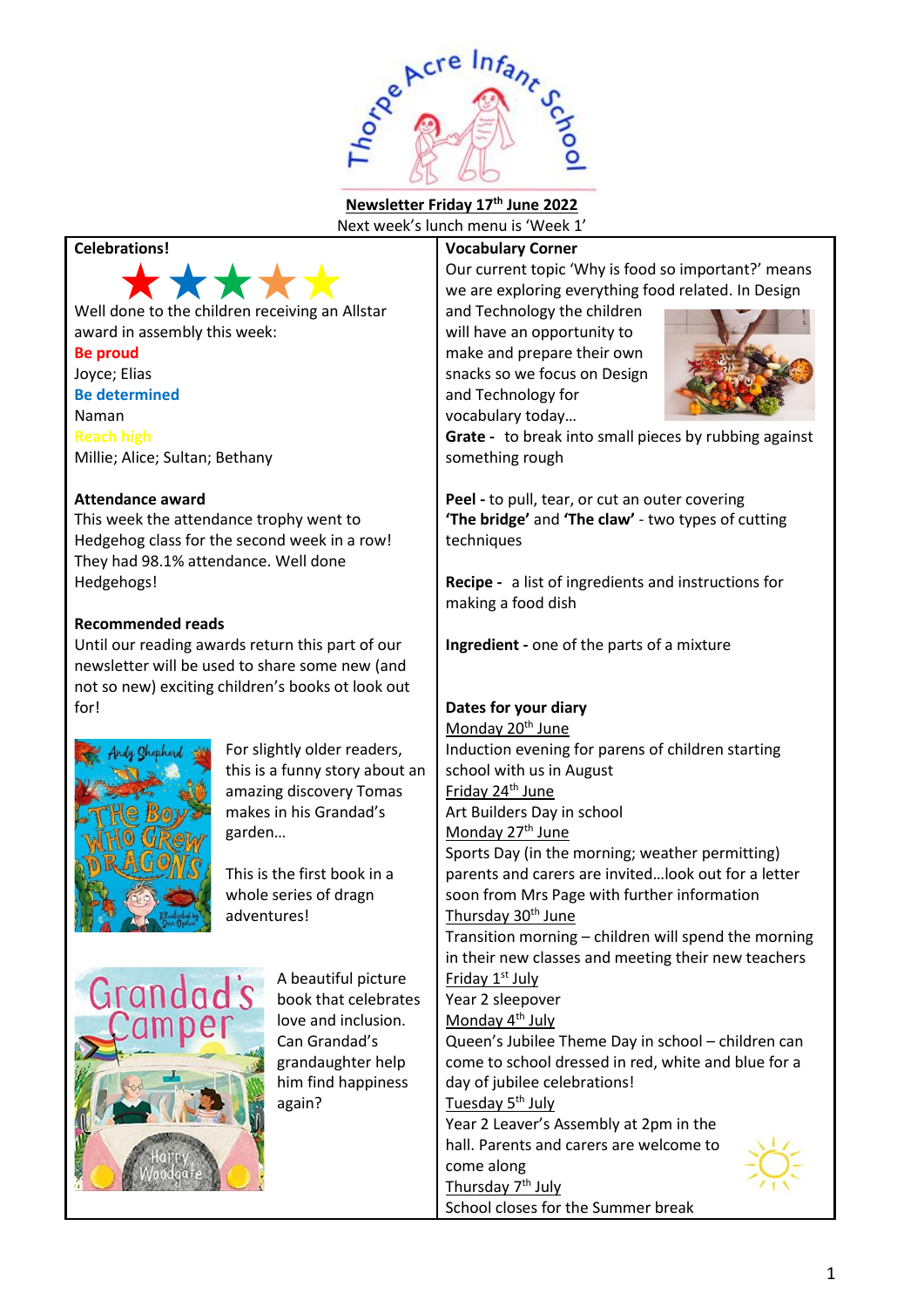

Please see below information about this year's Summer Reading Challenge from Leicestershire Libraries…